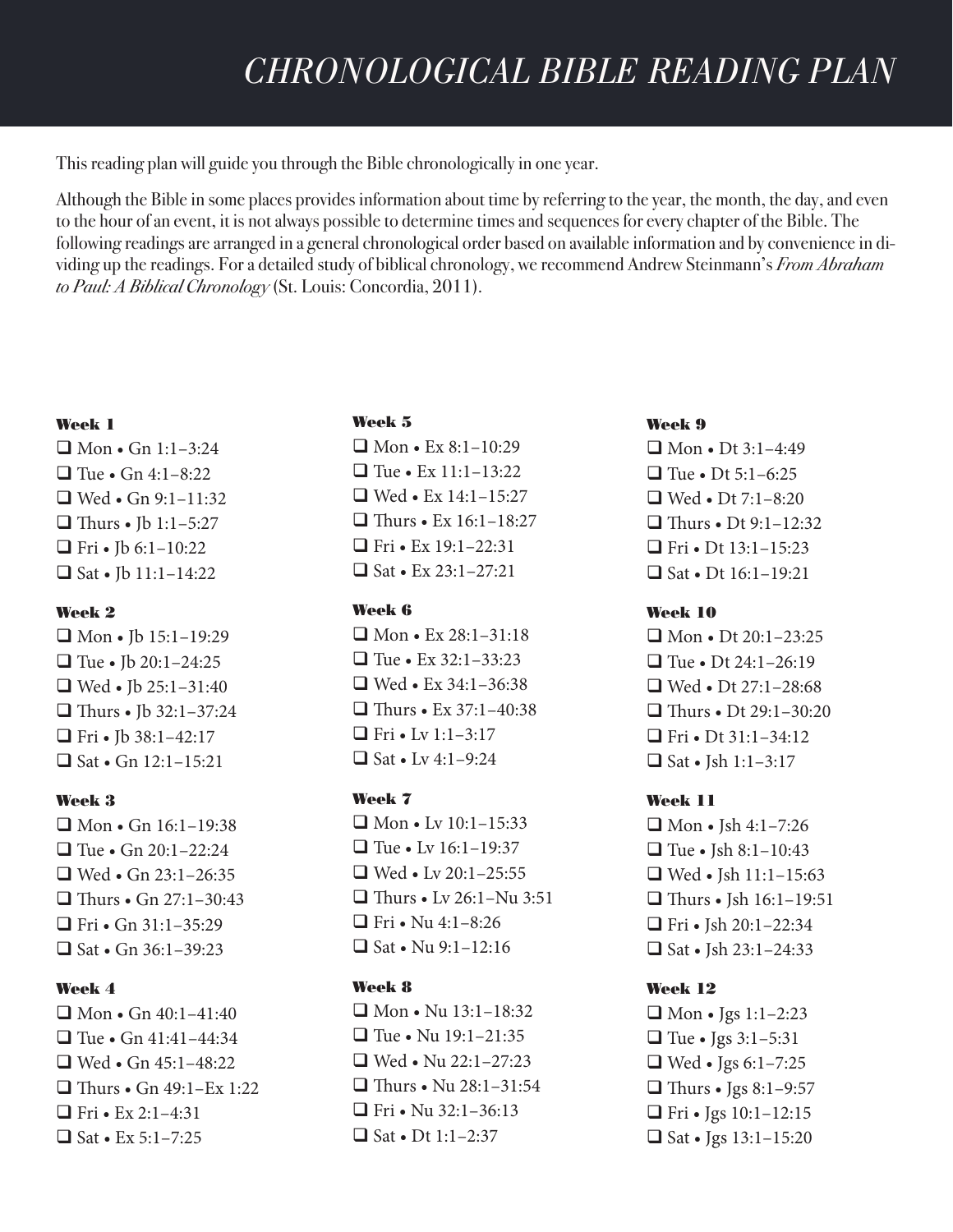#### Week 13

 $\Box$  Mon • Jgs 16:1–18:31  $\Box$  Tue • Jgs 19:1–21:25  $\Box$  Wed • Ru 1–4  $\Box$  Thurs • 1Sm 1:1–3:21  $\Box$  Fri • 1Sm 4:1–8:22  $\Box$  Sat • 1Sm 9:1–13:23

## Week 14

 $\Box$  Mon • 1Sm 14:1-17:58  $\Box$  Tue • 1Sm 18:1-21:15  $\Box$  Wed • 1Sm 22:1-23:29  $\Box$  Thurs • 1Sm 24:1–25:44  $\Box$  Fri • 1Sm 26:1–29:11  $\Box$  Sat • 1Sm 30:1–31:13

### Week 15

 $\Box$  Mon • Ps 1:1-17:15  $\Box$  Tue • Ps 18:1–28:9  $\Box$  Wed • Ps 29:1–41:13  $\Box$  Thurs • 2Sm 1:1–4:12  $\Box$  Fri • 2Sm 5:1–6:23  $\Box$  Sat • 2Sm 7:1–9:13

## Week 16

 $\Box$  Mon • 2Sm 10:1-12:31  $\Box$  Tue • 2Sm 13:1–15:37  $\Box$  Wed • 2Sm 16:1-18:33  $\Box$  Thurs • 2Sm 19:1–22:51  $\Box$  Fri • 2Sm 23:1-24:25  $\Box$  Sat • Ps 42:1–53:6

### Week 17

 $\Box$  Mon • Ps 54:1–66:20  $\Box$  Tue • Ps 67:1–72:20  $\Box$  Wed • 1Ch 1:1-8:40  $\Box$  Thurs • 1Ch 9:1-14:17  $\Box$  Fri • 1Ch 15:1–17:27  $\Box$  Sat • 1Ch 18:1–21:30

## Week 18

 $\Box$  Mon • 1Ch 22:1–27:34  $\Box$  Tue • 1Ch 28:1–29:30  $\Box$  Wed • 1Ki 1:1–2:46  $\Box$  Thurs • 1Ki 3:1–4:34; 2Ch 1:1–17  $\Box$  Fri • Sg 1:1–8:14  $\Box$  Sat • Pr 1:1–4:27

## Week 19

 $\Box$  Mon • Pr 5:1-7:27  $\Box$  Tue • Pr 8:1–9:18  $\Box$  Wed • Pr 10:1-13:25  $\Box$  Thurs • Pr 14:1–17:28  $\Box$  Fri • Pr 18:1–21:31  $\Box$  Sat • Pr 22:1–24:34

## Week 20

 $\Box$  Mon • Ps 73:1–89:52  $\Box$  Tue • 1Ki 5:1–6:38; 2Ch 2:1–3:17  $\Box$  Wed • 1Ki 7:1–8:66; 2Ch 4:1–5:14  $\Box$  Thurs • 2Ch 6:1–7:22  $\Box$  Fri • 1Ki 9:1-28;2Ch 8:1-18  $\Box$  Sat • Pr 25:1–29:27

## Week 21

 $\Box$  Mon • Ec 1:1–6:12  $\Box$  Tue • Ec 7:1–12:14  $\Box$  Wed • 1Ki 10:1-11:43; 2Ch 9:1-31  $\Box$  Thurs • Pr 30:1–31:31  $\Box$  Fri • 1Ki 12:1–14:31  $\Box$  Sat • 2Ch 10:1–12:16

### Week 22

q Mon • 1Ki 15:1–24; 2Ch 13:1–16:14  $\Box$  Tue • 1Ki 15:25–16:34; 2Ch 17:1–19  $\Box$  Wed • 1Ki 17:1-19:21  $\Box$  Thurs • 1Ki 20:1–21:29  $\Box$  Fri • 1Ki 22:1–53; 2Ch 18:1–34  $\Box$  Sat • 2Ch 19:1–23:21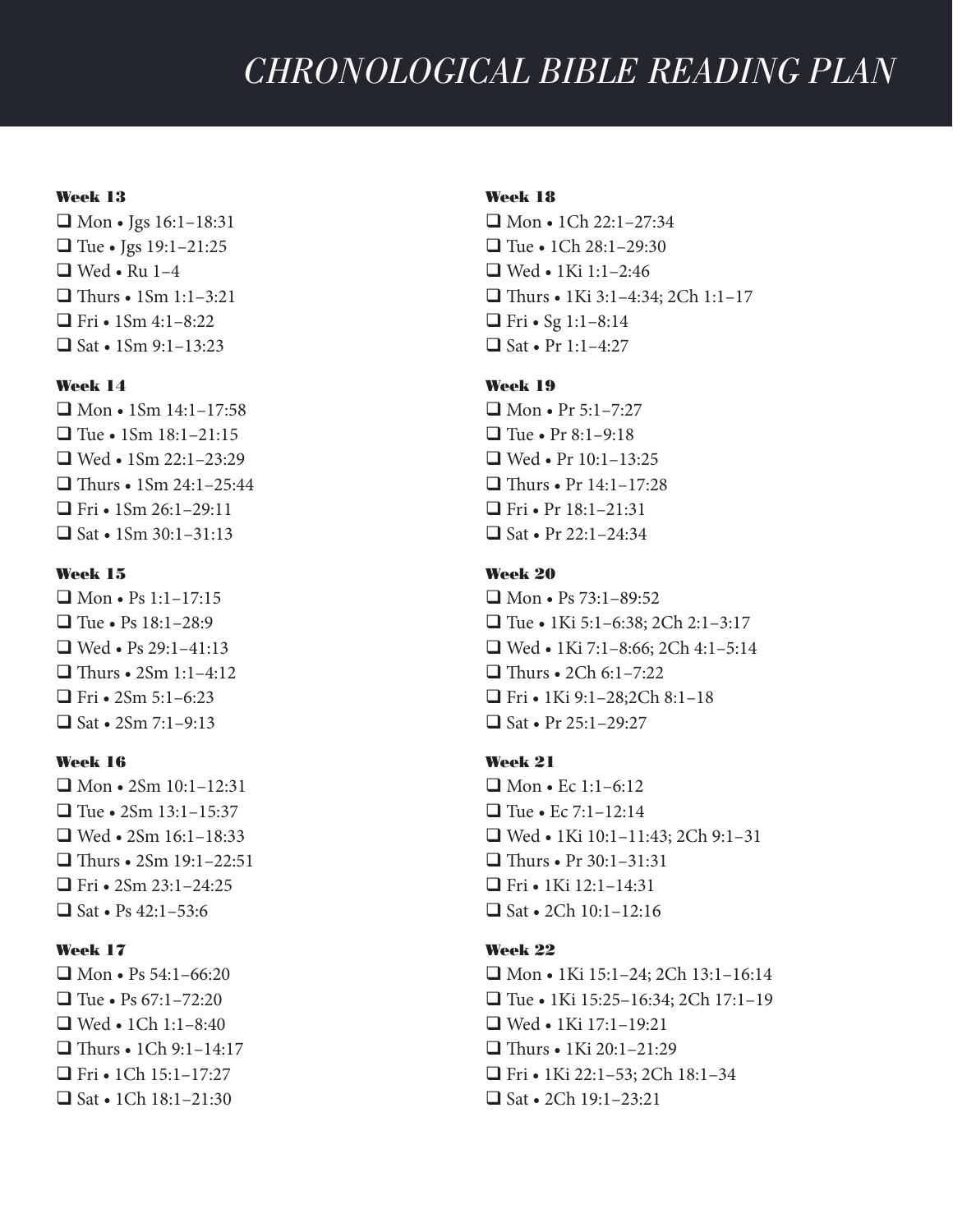#### Week 23

 $\Box$  Mon • 2Ki 1:1-5:27  $\Box$  Tue • 2Ki 6:1–8:29  $\Box$  Wed • 2Ki 9:1–11:21  $\Box$  Thurs • 2Ki 12:1–13:25; 2Ch 24:1–27 q Fri • 2Ki 14:1–15:38; 2Ch 25:1–26:23  $\Box$  Sat • Il 1:1–3:21

## Week 24

 $\Box$  Mon • Jnh 1:1-4:11  $\Box$  Tue • Am 1:1–3:15  $\Box$  Wed • Am 4:1–6:14  $\Box$  Thurs • Am 7:1–9:15  $\Box$  Fri • 2Ch 27:1–9  $\Box$  Sat • Mi 1:1–7:20

### Week 25

 $\Box$  Mon • 2Ch 28:1-27; 2Ki 16:1-17:41  $\Box$  Tue • Hos 1:1-7:16  $\Box$  Wed • Hos 8:1–14:9  $\Box$  Thurs • Is 1:1-4:6  $\Box$  Fri • Is 5:1–8:22  $\Box$  Sat • Is 9:1–12:6

## Week 26

 $\Box$  Mon • Is 13:1–17:14  $\Box$  Tue • Is  $18:1-22:25$  $\Box$  Wed • Is 23:1–27:13  $\Box$  Thurs • 2Ki 18:1–8; 2Ch 29:1–31:21  $\Box$  Fri • Is 28:1–30:33  $\Box$  Sat • Is 31:1–34:17

#### Week 27

 $\Box$  Mon • Is 35:1–36:22  $\Box$  Tue • Is 37:1–39:8  $\Box$  Wed • Is 40:1-43:28  $\Box$  Thurs • Is 44:1–48:22  $\Box$  Fri • 2Ki 18:9–19:37  $\Box$  Sat • Is 49:1–53:12

### Week 28

 $\Box$  Mon • Is 54:1–58:14  $\Box$  Tue • Is 59:1–63:19  $\Box$  Wed • Is 64:1–66:24  $\Box$  Thurs • 2Ki 20:1–21:26  $\Box$  Fri • 2Ch 32:1–33:25  $\Box$  Sat • Na 1:1–3:19

#### Week 29

q Mon • 2Ki 22:1–23:37; 2Ch 34:1–35:27  $\Box$  Tue • Zep 1:1–3:20  $\Box$  Wed • Jer 1:1–3:25  $\Box$  Thurs • Jer 4:1–6:30  $\Box$  Fri • Jer 7:1–10:25  $\Box$  Sat • Jer 11:1-14:22

## Week 30

 $\Box$  Mon • Jer 15:1–19:15  $\Box$  Tue • Jer 20:1–23:40  $\Box$  Wed • Jer 24:1–28:17  $\Box$  Thurs • Jer 29:1–32:44  $\Box$  Fri • Jer 33:1–35:19  $\Box$  Sat • Jer 36:1-40:16

### Week 31

 $\Box$  Mon • 2Ki 24:1-25:30; 2Ch 36:1-23  $\Box$  Tue • Jer 41:1-45:5  $\Box$  Wed • Hab 1:1–3:19  $\Box$  Thurs • Jer 46:1–52:34  $\Box$  Fri • Dn 1:1-4:37  $\Box$  Sat • Ezk 1:1–5:17

### Week 32

 $\Box$  Mon • Ezk 6:1-9:11  $\Box$  Tue • Ezk 10:1–13:23  $\Box$  Wed • Ezk 14:1–17:24  $\Box$  Thurs • Ezk 18:1–21:32  $\Box$  Fri • Ezk 22:1–24:27  $\Box$  Sat • Ezk 25:1–28:26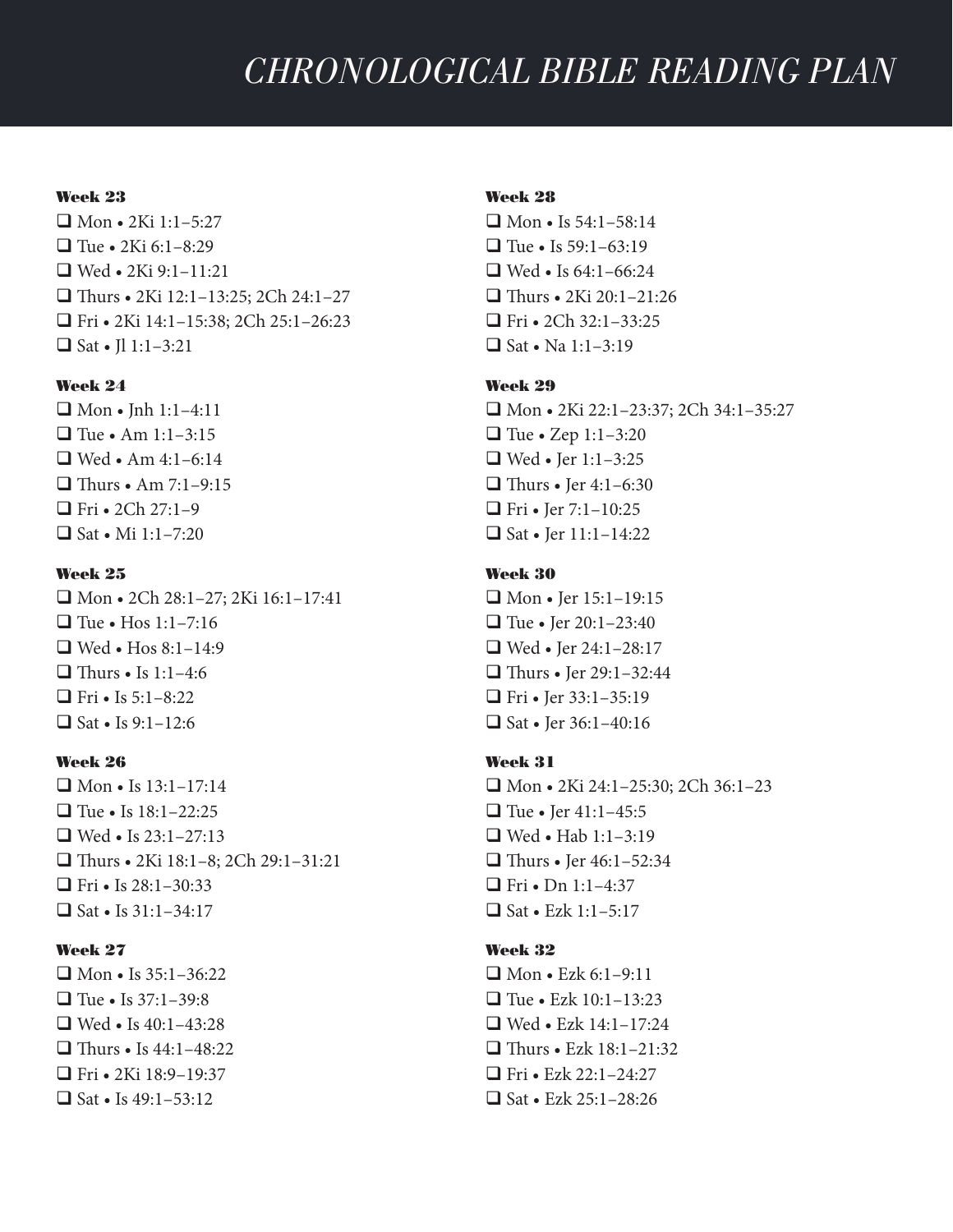## Week 33

 $\Box$  Mon • Ezk 29:1–34:31  $\Box$  Tue • Ezk 35:1–39:29  $\Box$  Wed • Ezk 40:1–43:27  $\Box$  Thurs • Ezk 44:1–48:35  $\Box$  Fri • Lm 1:1–3:36  $\Box$  Sat • Lm 3:37–5:22

## Week 34

 $\Box$  Mon • Ob 1-21  $\Box$  Tue • Dn 7:1–8:27  $\Box$  Wed • Dn 5:1–6:28  $\Box$  Thurs • Dn 9:1–12:13  $\Box$  Fri • Ps 90:1–98:9  $\Box$  Sat • Ps 99:1–106:48

### Week 35

 $\Box$  Mon • Ps 107:1–113:9  $\Box$  Tue • Ps 114:1-119:176  $\Box$  Wed • Ps 120:1-134:3  $\Box$  Thurs • Ps 135:1-143:12  $\Box$  Fri • Ps 144:1–150:6  $\Box$  Sat • Ezr 1:1–3:13

## Week 36

 $\Box$  Mon • Ezr 4:1–6:22  $\Box$  Tue • Hg 1:1-2:23  $\Box$  Wed • Zec 1:1-4:14  $\Box$  Thurs • Zec 5:1–8:23  $\Box$  Fri • Zec 9:1-14:21  $\Box$  Sat • Est 1:1–5:14

## Week 37

 $\Box$  Mon • Est 6:1–10:3  $\Box$  Tue • Ezr 7:1–10:44  $\Box$  Wed • Ne 1:1–6:19  $\Box$  Thurs • Ne 7:1–10:39  $\Box$  Fri • Ne 11:1–13:31  $\Box$  Sat • Mal 1:1–4:6

[Books of the Apocrypha may be read in the following order to gain an understanding of the time between the testaments: Tobit, 3 Maccabees, 2 Maccabees, 1 Maccabees, and Ecclesiasticus.

In the following arrangement for the Gospels, the order of Matthew is given priority over that of Luke. However, readers should understand that some scholars hold that Luke is more chronological in sequence and that the order of events in Matthew was arranged in part by the collecting of the sayings of Jesus into orderly discourses.]

## Week 38

 $\Box$  Mon • Lk 1:1–80; Jn 1:1–14  $\Box$  Tue • Mt 1:1–25; Lk 2:1–38  $\Box$  Wed • Mt 2:1–23; Lk 2:39–52  $\Box$  Thurs • Mt 3:1–17; Mk 1:1–45; Lk 3:1–38 **T** Fri • Mt 4:1-25; Lk 4:1-5:39; Jn 1:15-51  $\Box$  Sat • In 2:1-4:54

## Week 39

 $\Box$  Mon • Mk 2:1–28  $\Box$  Tue • In 5:1–47  $\Box$  Wed • Mt 12:1–21; Mk 3:1–35; Lk 6:1–49  $\Box$  Thurs • Mt 5:1-7:29  $\Box$  Fri • Mt 8:1-13; Lk 7:1-50  $\Box$  Sat • Mt 11:1–30

## Week 40

 $\Box$  Mon • Mt 12:22–50; Lk 11:1–54  $\Box$  Tue • Mt 13:1–58; Lk 8:1–56  $\Box$  Wed • Mt 8:14-34; Mk 4:1-5:43  $\Box$  Thurs • Mt 9:1-10:42  $\Box$  Fri • Mt 14:1–36; Mk 6:1–56; Lk 9:1–17  $\Box$  Sat • Jn 6:1–71

## Week 41

 $\Box$  Mon • Mt 15:1–39; Mk 7:1–37  $\Box$  Tue • Mt 16:1–28; Mk 8:1–38; Lk 9:18–27  $\Box$  Wed • Mt 17:1–27; Mk 9:1–50; Lk 9:28–62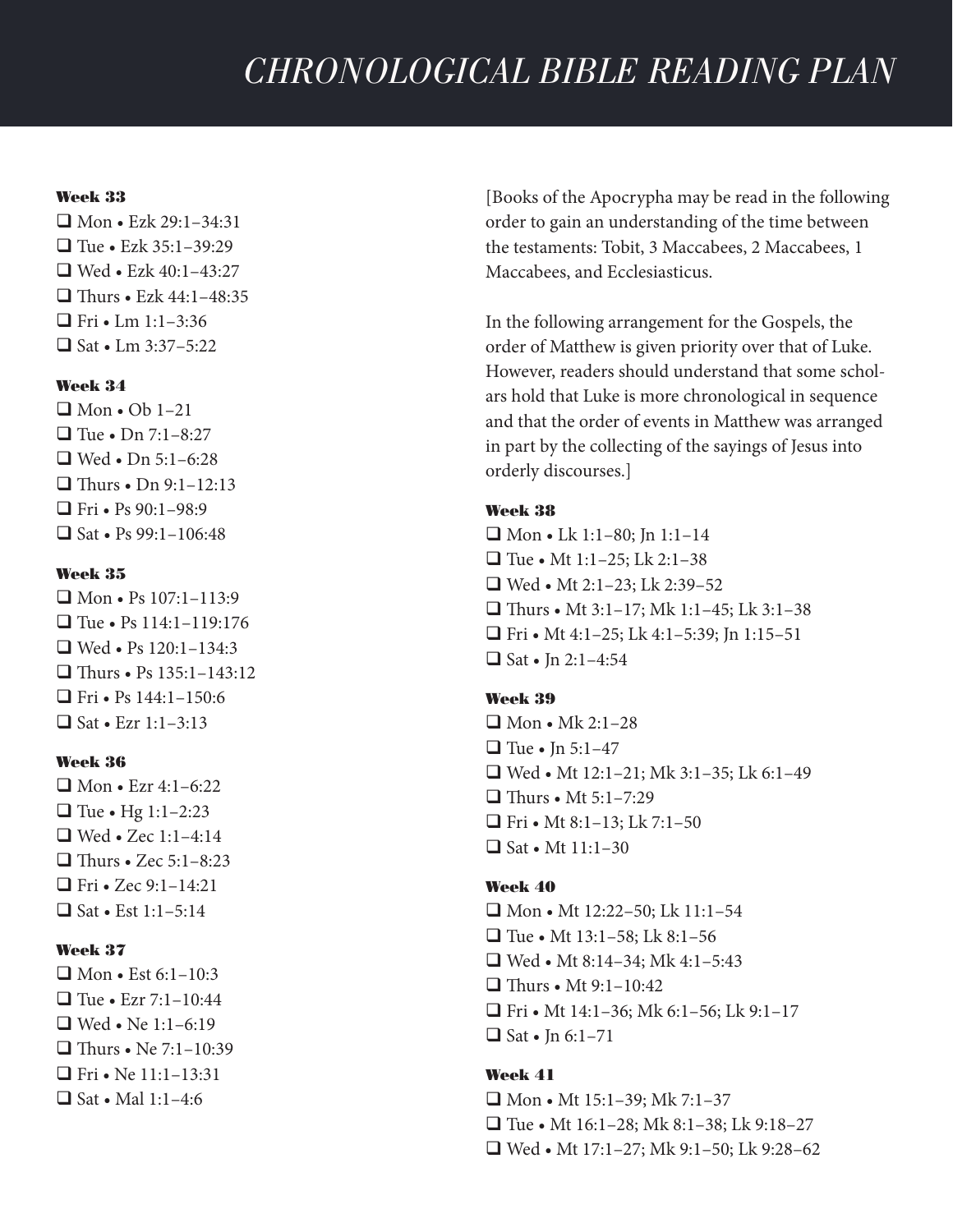$\Box$  Thurs • Mt 18:1–35  $\Box$  Fri • Jn 7:1–8:59  $\Box$  Sat • Jn 9:1-10:21

#### Week 42

 $\Box$  Mon • Lk 10:1–42; Jn 10:22–42  $\Box$  Tue • Lk 12:1–13:35  $\Box$  Wed • Lk 14:1-15:32  $\Box$  Thurs • Lk 16:1–17:10  $\Box$  Fri • Jn 11:1-57  $\Box$  Sat • Lk 17:11-18:14

#### Week 43

 $\Box$  Mon • Mt 19:1–30; Mk 10:1–52  $\Box$  Tue • Mt 20:1–21:46  $\Box$  Wed • Lk 18:15–19:48  $\Box$  Thurs • Mk 11:1–33; Jn 12:1–50  $\Box$  Fri • Mt 22:1-46; Mk 12:1-44  $\Box$  Sat • Mt 23:1-39; Lk 20:1-21:38

## Week 44

 $\Box$  Mon • Mk 13:1–37  $\Box$  Tue • Mt 24:1–25:46  $\Box$  Wed • Mt 26:1-75; Mk 14:1-72  $\Box$  Thurs • Lk 22:1–71; Jn 13:1–38  $\Box$  Fri • Jn 14:1–17:26  $\Box$  Sat • Mt 27:1–66; Mk 15:1–47

### Week 45

 $\Box$  Mon • Lk 23:1–56; Jn 18:1–19:42  $\Box$  Tue • Mt 28:1-20; Mk 16:1-20  $\Box$  Wed • Lk 24:1–53; Jn 20:1–21:25  $\Box$  Thurs • Ac 1:1–2:47  $\Box$  Fri • Ac 3:1–5:42  $\Box$  Sat • Ac 6:1–9:43

## Week 46

 $\Box$  Mon • Ac 10:1-12:25  $\Box$  Tue • Ac 13:1–14:28  $\Box$  Wed • Jas 1:1–3:18  $\Box$  Thurs • Jas 4:1–5:20  $\Box$  Fri • Ac 15:1–16:40  $\Box$  Sat • 1Th 1:1–5:28; 2Th 1:1–3:18

### Week 47

 $\Box$  Mon • Gal 1:1-3:29  $\Box$  Tue • Gal 4:1–6:18  $\Box$  Wed • Ac 17:1-18:18  $\Box$  Thurs • Ac  $18:19-19:41$  $\Box$  Fri • 1Co 1:1–4:21  $\Box$  Sat • 1Co 5:1–7:40

## Week 48

 $\Box$  Mon • 1Co 8:1-10:33  $\Box$  Tue • 1Co 11:1–14:40  $\Box$  Wed • 1Co 15:1–16:24  $\Box$  Thurs • 2Co 1:1–4:18  $\Box$  Fri • 2Co 5:1–7:16  $\Box$  Sat • 2Co 8:1–11:33

### Week 49

 $\Box$  Mon • 2Co 12:1-13:14  $\Box$  Tue • Ac 20:1–3; Rm 1:1–4:25  $\Box$  Wed • Rm 5:1–6:23  $\Box$  Thurs • Rm 7:1–8:39  $\Box$  Fri • Rm 9:1-12:21  $\Box$  Sat • Rm 13:1–16:27

### Week 50

 $\Box$  Mon • Ac 20:4-23:35  $\Box$  Tue • Ac 24:1–28:31  $\Box$  Wed • Col 1:1–4:18; Phm 1–25  $\Box$  Thurs • Eph 1:1–3:21  $\Box$  Fri • Eph 4:1–6:24  $\Box$  Sat • Php 1:1-4:23